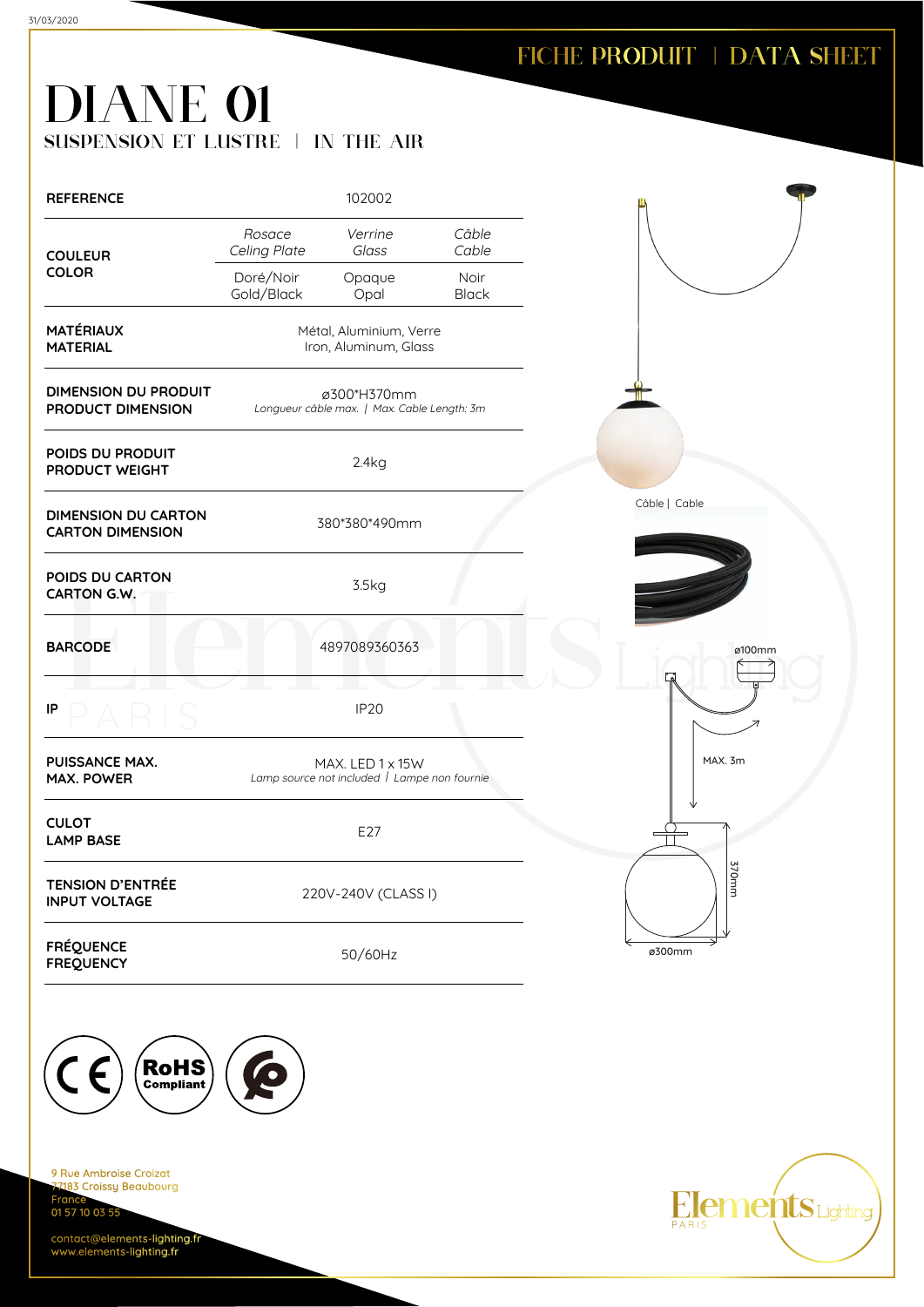# DIANE 01 SUSPENSION ET LUSTRE | IN THE AIR

| <b>REFERENCE</b>                                      | 102026                                                           |                      |               |
|-------------------------------------------------------|------------------------------------------------------------------|----------------------|---------------|
| <b>COULEUR</b>                                        | Rosace<br>Verrine<br>Celing Plate<br>Glass                       | Câble<br>Cable       |               |
| <b>COLOR</b>                                          | Doré/Noir<br>Noir Miroir<br>Gold/Black<br>Plated Smoke           | Noir<br><b>Black</b> |               |
| <b>MATÉRIAUX</b><br><b>MATERIAL</b>                   | Métal, Aluminium, Verre<br>Iron, Aluminum, Glass                 |                      |               |
| <b>DIMENSION DU PRODUIT</b><br>PRODUCT DIMENSION      | ø300*H370mm<br>Longueur câble max.   Max. Cable Length: 3m       |                      |               |
| POIDS DU PRODUIT<br>PRODUCT WEIGHT                    | 2.4kg                                                            |                      |               |
| <b>DIMENSION DU CARTON</b><br><b>CARTON DIMENSION</b> | 380*380*490mm                                                    |                      | Câble   Cable |
| POIDS DU CARTON<br><b>CARTON G.W.</b>                 | 3.5kg                                                            |                      |               |
| <b>BARCODE</b>                                        | 4897089363579                                                    |                      | ø100mm        |
| IP                                                    | <b>IP20</b>                                                      |                      |               |
| <b>PUISSANCE MAX.</b><br><b>MAX. POWER</b>            | MAX. LED 1 x 15W<br>Lamp source not included   Lampe non fournie |                      | MAX. 3m       |
| <b>CULOT</b><br><b>LAMP BASE</b>                      | E27                                                              |                      |               |
| <b>TENSION D'ENTRÉE</b><br><b>INPUT VOLTAGE</b>       | 220V-240V (CLASS I)                                              |                      | 370mm         |
| <b>FRÉQUENCE</b><br><b>FREQUENCY</b>                  | 50/60Hz                                                          |                      | ø300mm        |



9 Rue Ambroise Croizat nas<br>2183 Croissy Beaubourg Fran 01 57 10 03 55

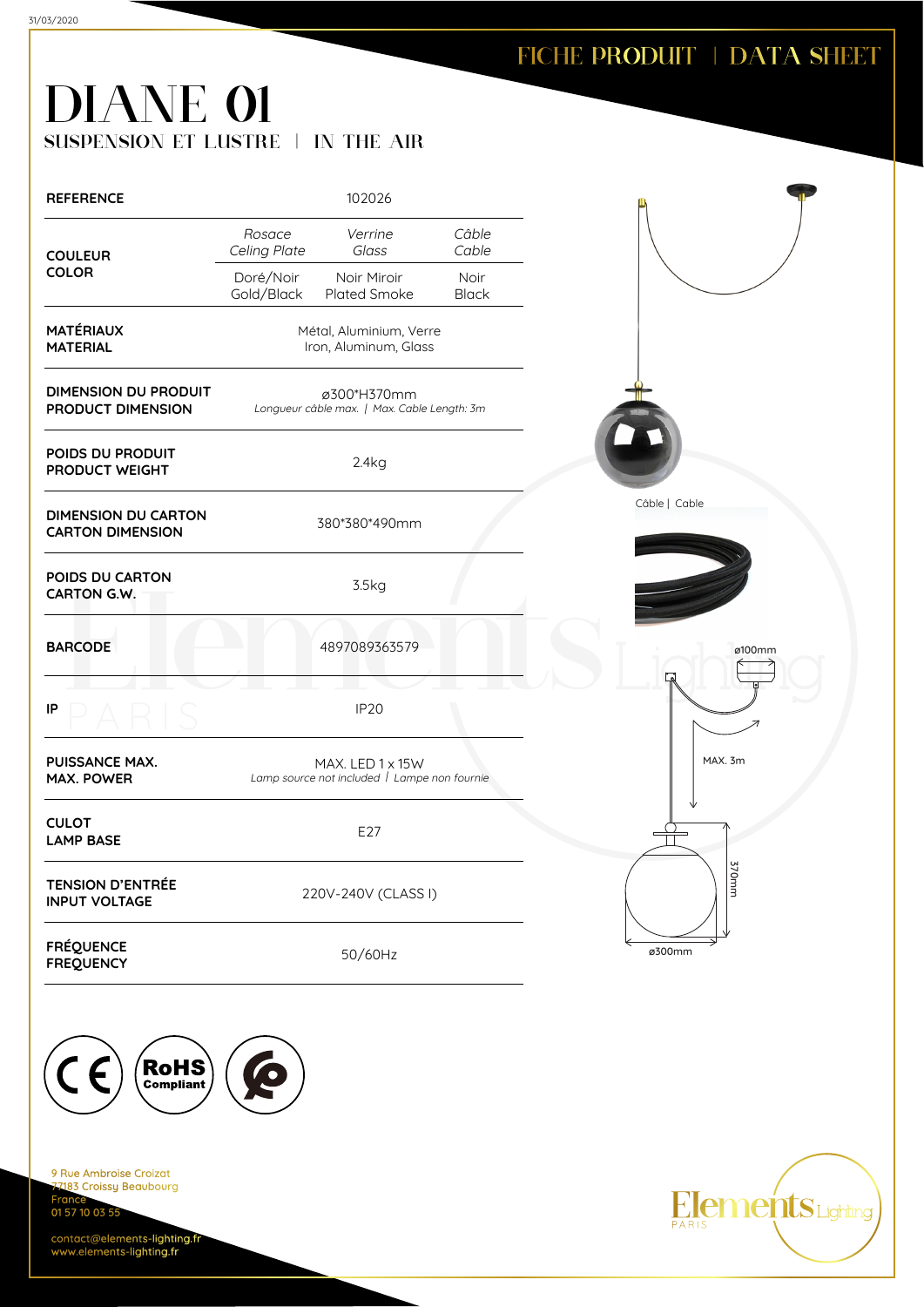Elements Lighting

# DIANE 01 SUSPENSION ET LUSTRE | IN THE AIR

16/10/2019

| <b>REFERENCE</b>                                      |                         | 102027                                                           |                      |               |  |
|-------------------------------------------------------|-------------------------|------------------------------------------------------------------|----------------------|---------------|--|
| <b>COULEUR</b><br><b>COLOR</b>                        | Rosace<br>Celing Plate  | Verrine<br>Glass                                                 | Câble<br>Cable       |               |  |
|                                                       | Doré/Noir<br>Gold/Black | Opaque<br>Opal                                                   | Noir<br><b>Black</b> |               |  |
| <b>MATÉRIAUX</b><br><b>MATERIAL</b>                   |                         | Métal, Aluminium, Verre<br>Iron, Aluminum, Glass                 |                      |               |  |
| <b>DIMENSION DU PRODUIT</b><br>PRODUCT DIMENSION      |                         | ø200*H300mm<br>Longueur câble max.   Max. Cable Length: 3m       |                      |               |  |
| POIDS DU PRODUIT<br>PRODUCT WEIGHT                    |                         | 2.4kg                                                            |                      |               |  |
| <b>DIMENSION DU CARTON</b><br><b>CARTON DIMENSION</b> |                         | 260*260*350mm                                                    |                      | Câble   Cable |  |
| POIDS DU CARTON<br>CARTON G.W.                        |                         | 3.5kg                                                            |                      |               |  |
| <b>BARCODE</b>                                        |                         | 4897089363586                                                    |                      | ø100mm        |  |
| IP                                                    |                         | <b>IP20</b>                                                      |                      |               |  |
| PUISSANCE MAX.<br><b>MAX. POWER</b>                   |                         | MAX. LED 1 x 15W<br>Lamp source not included   Lampe non fournie |                      | MAX. 3m       |  |
| <b>CULOT</b><br><b>LAMP BASE</b>                      |                         | E27                                                              |                      |               |  |
| <b>TENSION D'ENTRÉE</b><br><b>INPUT VOLTAGE</b>       |                         | 220V-240V (CLASS I)                                              |                      | mm002         |  |
| <b>FRÉQUENCE</b><br><b>FREQUENCY</b>                  |                         | 50/60Hz                                                          |                      | ø200mm        |  |



9 Rue Ambroise Croizat nas<br>2183 Croissy Beaubourg France 01 57 10 03 55